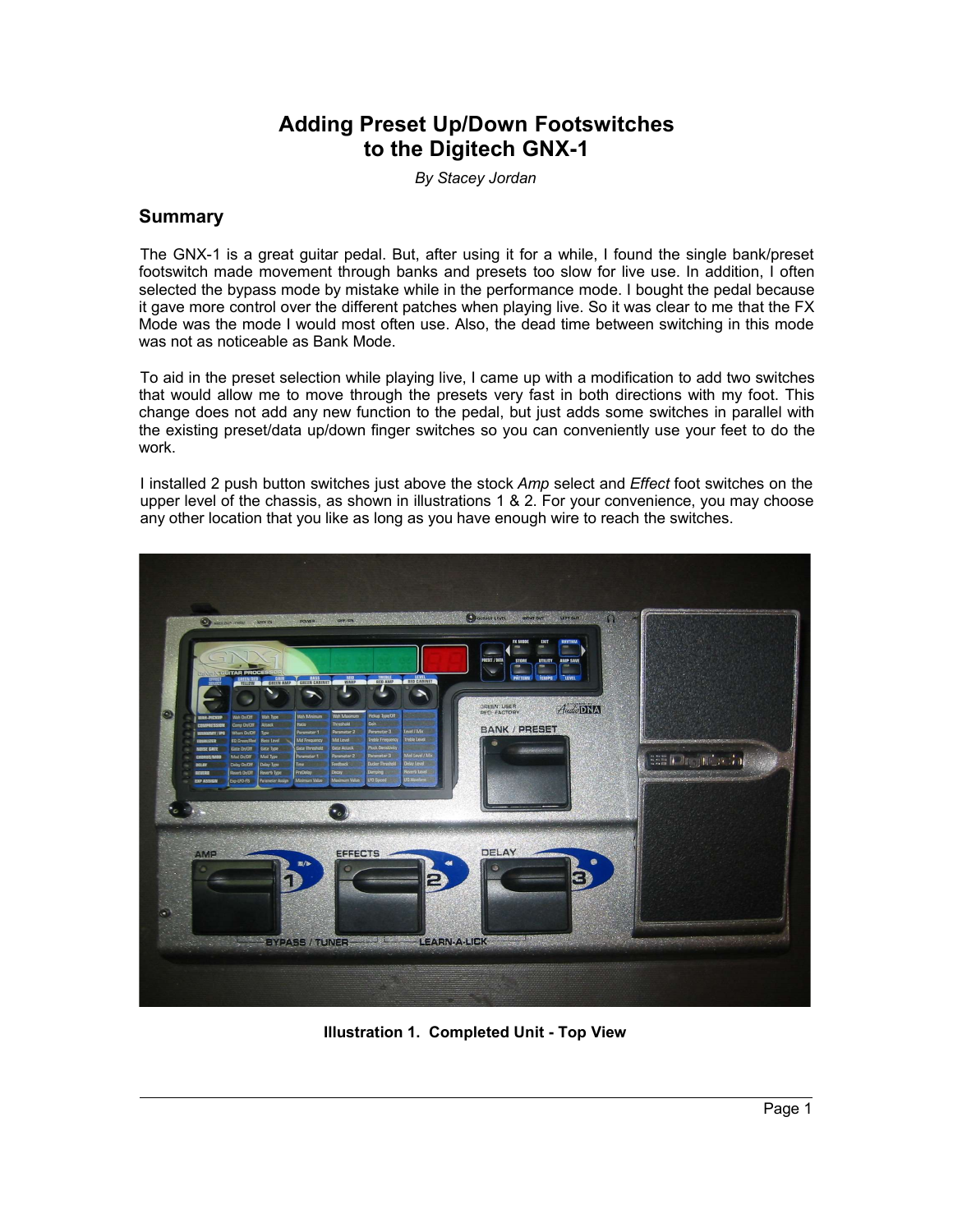

**Illustration 2. Completed Unit - Side View**

## **Detailed Description**

I will now describe the procedure to add two foot switches for preset up/down selection.

**Important Note:** This change will void any DigiTech warranty. Also, I make no warranty, claim, or guarantees regarding the performance of your unit after you make this modification. Any failures in your unit as a result of making these modifications is your responsibility. The changes described here are very simple and do nothing to modify the functionality of the machine. However, I cannot be responsible for any errors you might make in the process.

### **WHAT YOU WILL NEED**

- A small soldering iron and some solder. Use a soldering iron designed for IC jobs.
- 3 to 4 feet of 24-gauge wire. Solid or stranded wire will work fine, although stranded is preferred for its flexibility.
- 2 robust foot switches. They must be the momentary connection type (on while pressed, off while not pressed). Carling makes some excellent ones if you can find them. I happened to use Alco MPS203R switches which are momentary and double pole, double throw (or DPDT; SPDT would be adequate, so we won't use all the connections on the MPS203R). If you order the Alco switches, also get the plastic cap that snaps on to the shaft (http://www.newark.com/). Another choice is WSW-SPDT-MPB from the Weber speaker web site (http://www.webervst.com/store/sword.htm).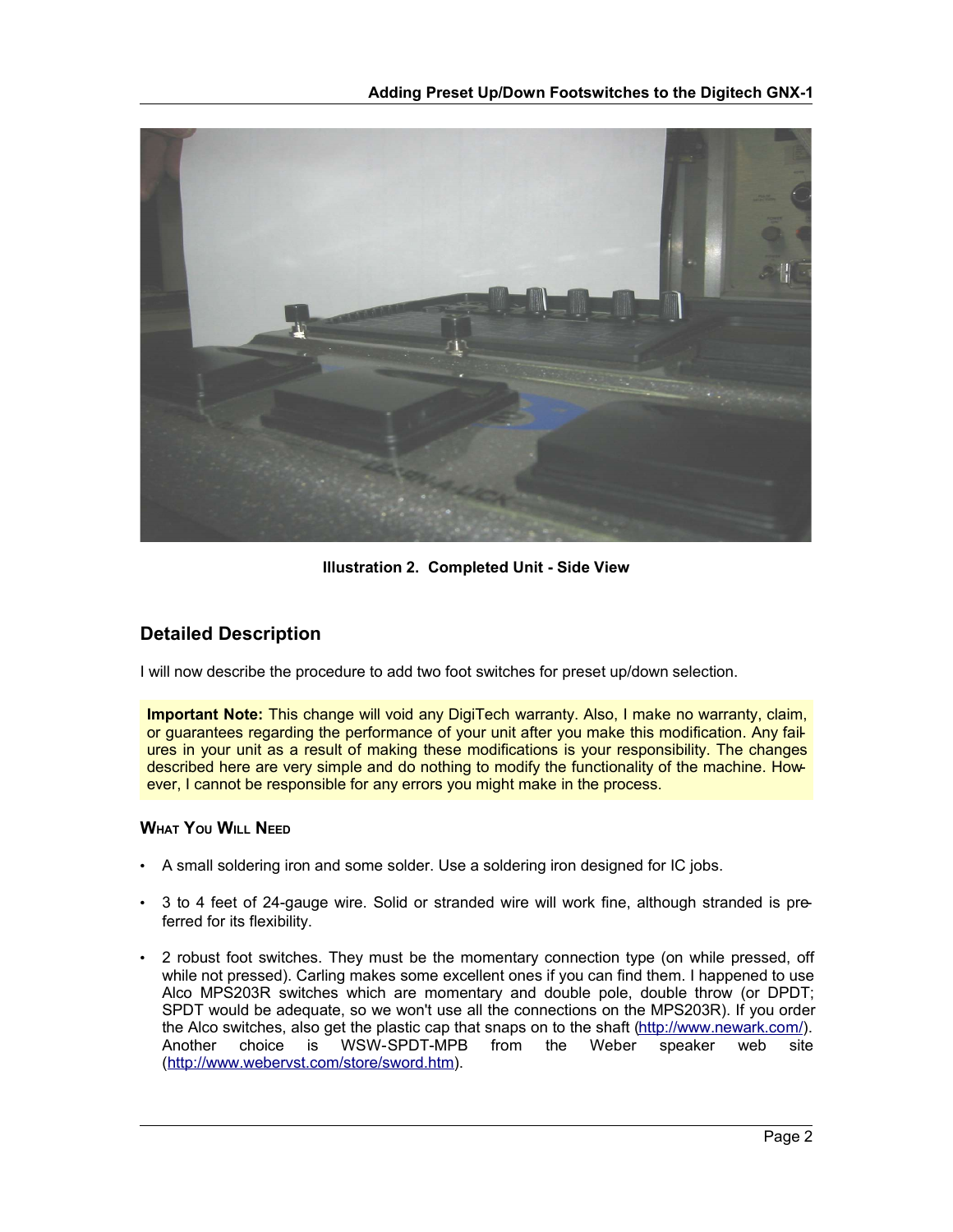#### **PROCEDURE**

- 1. Remove the 7 Allen head screws that hold the top cover on the GNX-1 in place.
- 2. While holding the unit together with your hands, turn the unit upside down with the back facing you.
- 3. Lift the bottom cover up and move it forward out of the way. Note that there are cables connected between the main board (PCB) that is mounted to the bottom and the footswitch boards that are mounted to the top. You can keep these connected and carefully pivot the bottom cover back without disturbing the connections. Be careful not to flex the cables too much. Also keep touching metal things around you to discharge any static build up from your clothing. If possible, do this operation on an antistatic mat with an antistatic wrist strap, available from various electronics stores such as RadioShack.
- 4. Drill the mounting holes so the switch will clear the circuit board. Drill straight and carefully and don't rush. You may want to place a block of wood behind the section you are drilling at to get a cleaner hole (see illustrations 3 & 4).



**Illustration 3. Switch Wire Connections - View 1**

5. Locate the Preset/Data Up & Down switches on the front (or top) of the unit and find their location on the bottom side of the circuit board. Solder the wires to the new switches across the existing circuit board mounted switches (see illustrations 5 & 6). The Alco switches are labeled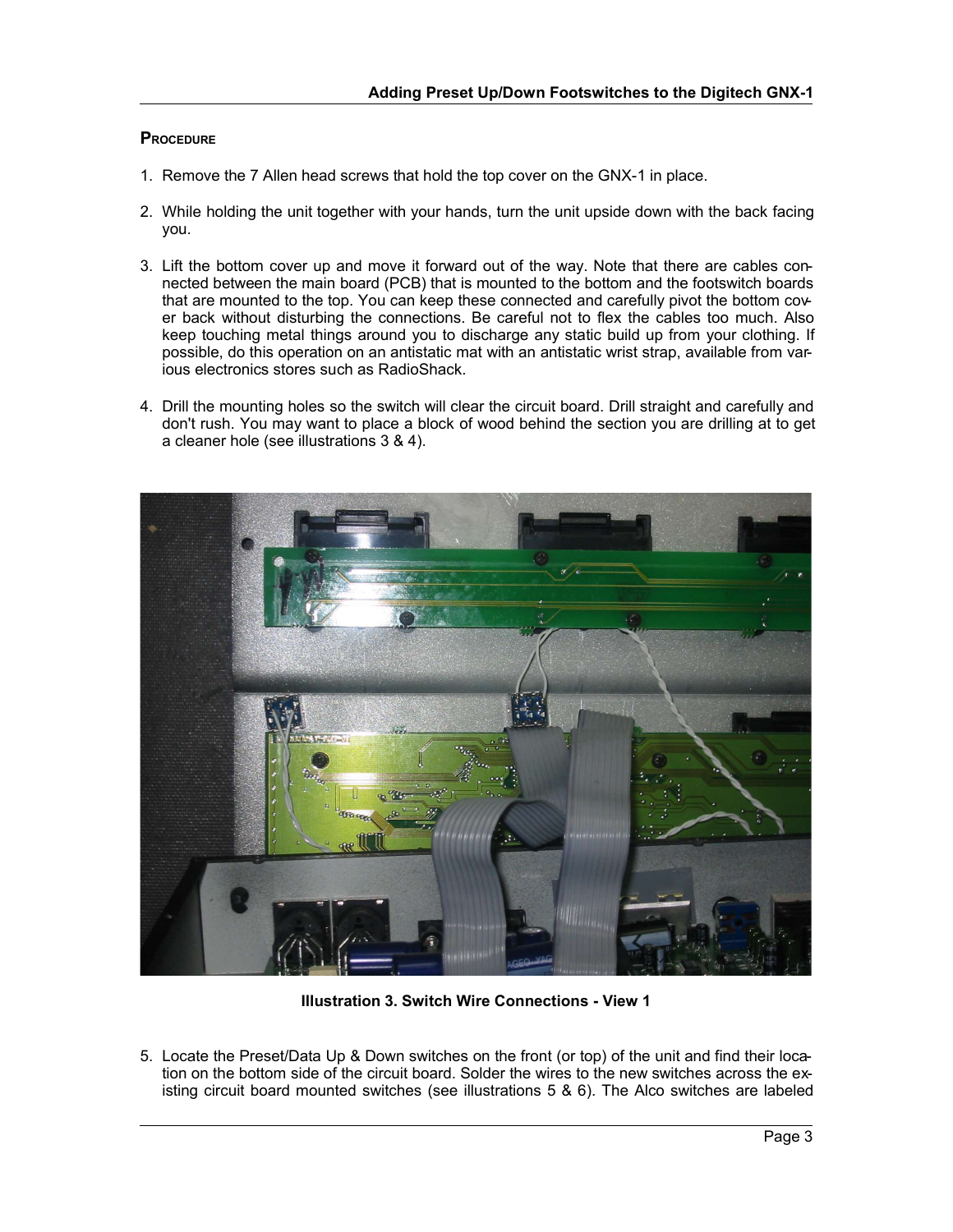"C" for common, "NO" for normally open and "NC" for normally closed contacts. You will wire the switches using the NO and the C contacts. The Alco switch is a double pole, double throw switch. You only need to use the one set of the contacts.



**Illustration 4. Switch Wire Connections - View 2**

**HINT:** Twisting the wire pairs for each switch, as shown in the illustration, helps reduce signal noise and makes the wiring more organized. Also, the strip of the wire should be just long enough to solder to a post without exposing too much bare wire which could short against something else in the system.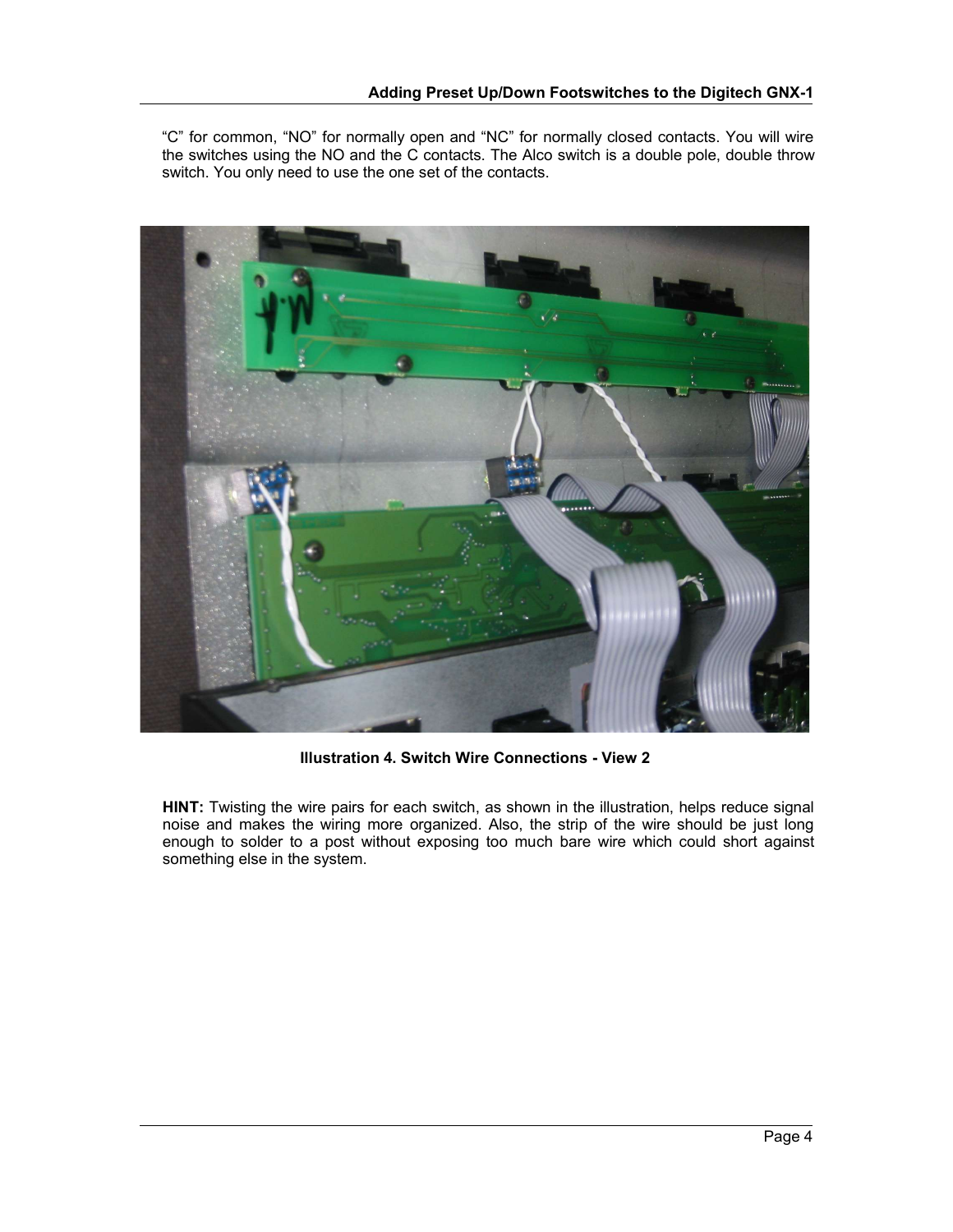

**Illustration 5. PCB Wire Connections - View 1**

So what are you waiting for. Go ahead and make a great guitar pedal out of a good one.

*Stacey Jordan is a regular member at the DigiTech GeNetX™ Community forum (www.digitech.com/soundcomm), under the name 'sj'.*